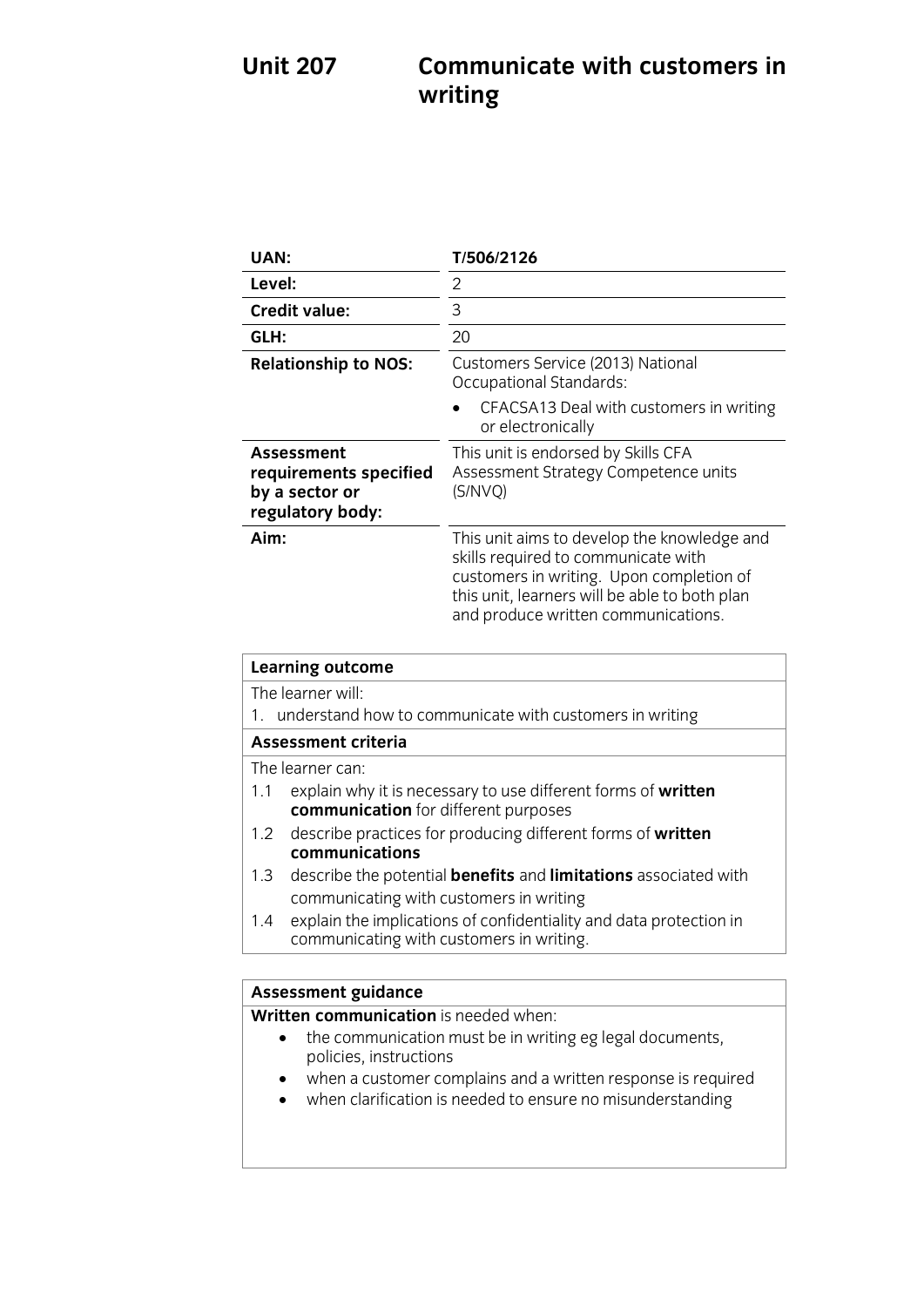### **Benefits:**

- **BENEFITE:**<br> **BENEFITE:**<br> **BENEFITE:**<br> **BENEFITE:**<br> **BENEFITE:**<br> **BENEFITE:**<br> **BENEFITE:** 
	- can be checked by others, including more senior staff, to check<br>accuracy and that the message is clear
	- is necessary where there are legal implications when a document<br>is needed is needed

- **Limitation**<br> **EXECUTE: COLLIGE PROLLIGES AND** 
	- requires resources eg computer, paper
	- is not immediate
	- poor completion can mean communication is not clear or correct which can mean it is not effective and may cause problems for the organisation
	- $\bullet$  may not be taking account of those with limited reading skills, or writing skills if a response is needed writing skills if a response is needed

- **Existence may** be supplied by:<br> **e** professional discussion
	- reflective account
	- questioning
	- organisational policies and procedures\*

# **Learning outcome**<br>The learner will:

2. be able to plan written communications to customers

## Assessment criteria

## The learner can:

- 2.1 Identify the objective(s) of the **communication**
- 2.2 gather the information needed to draft the **communication**
- 2.3 select the form of written **communication** that is most likely to lead to customer satisfaction within the **service offer**. to customer satisfaction within the **service offer**.

# **Assessment guidance**

## **Communication:**

eg

- **e** letters
- emails
- reports
- other written communication appropriate to the learner's workplace

**Service offer:**<br>This details what an organisation will do for a customer, what level of customer service will be on offer and the limit of what will be offered. It also ensures consistency in the service offered. also ensures consistency in the service of  $\mathcal{L}_{\mathcal{A}}$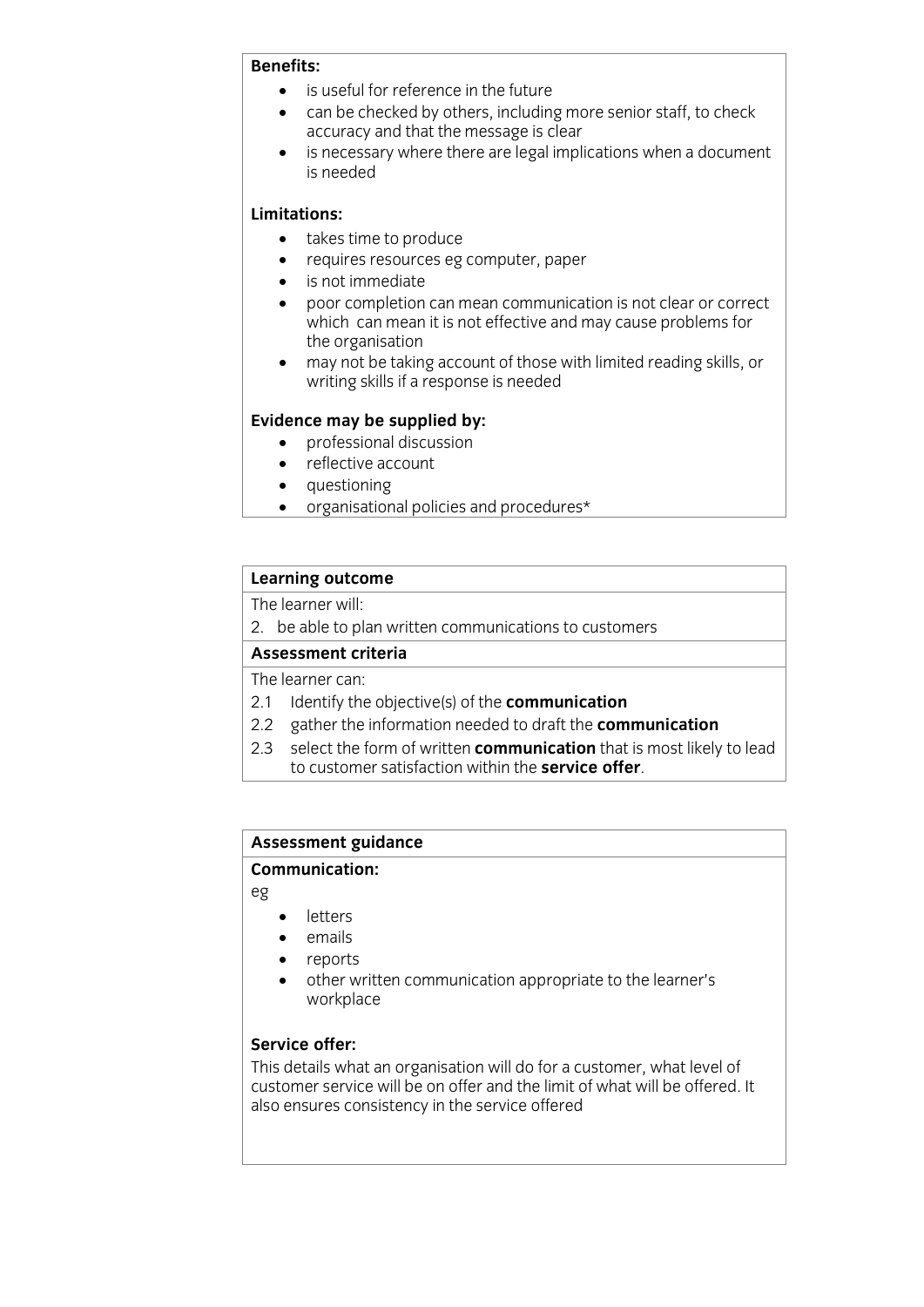- **Evidence** may be supplied by:
	- witness testimony
	- questioning
	- letters/emails or other relevant documentation
	- customer data/records.\*

# **Learning outcome**<br>The learner will:

3. be able to communicate with customers in writing

## Assessment criteria

The learner can:

- 3.1 produce communications that recognise customers' points of view in accordance with organisational standards, styles and tone
- use language that is clear and concise, adapting it to meet identified  $32$ customer needs
- 3.3 record decisions and actions taken and the reasons for them
- 3.4 adhere to organisational policies and procedures, legal and **athical requirements** when communicating with customers in **ethical requirements** when communicating with customers in  $rac{1}{\sqrt{2}}$

# Assessment guidance<br>Organisational standards, styles and tone:

- **Criminal standards, styles and tone:**<br>
limits of authority<br>
house styles
	- house styles
	- use of templates

- **Crime and procedures which relate to:**<br>
roles and responsibilities showing limits of authority<br>
service offer
	- service offer
	- handling of customer issues
	- house style
	- use of templates

## **Legal requirements:**

eg

- Data Protection Act
- Equality Act

- **Ethical requirements:**<br> **•** organisational principles
	- values
	- fairness

- **Evidence** may be supplied by:
	- witness testimony
	- questioning
	- $\bullet$  letters/emails or other documentation<br>  $\bullet$  customer data/records\*
	- customer data/records\*